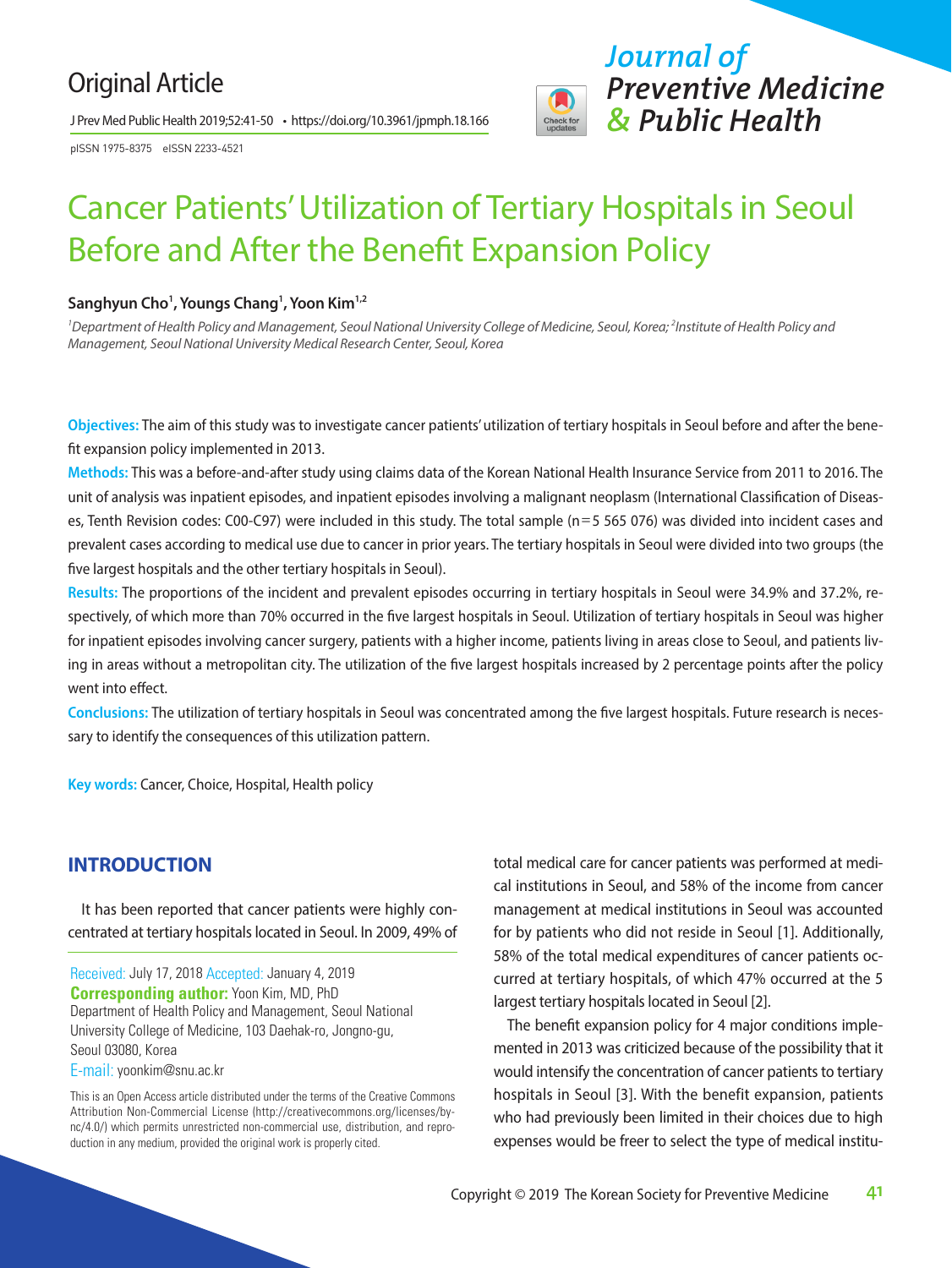tion where they would receive care, and it was expected that preferences regarding the quality of care would come to play a more important role [4]; therefore, it was likely that patients would be concentrated at tertiary hospitals in Seoul that are expected to provide high-quality care. Furthermore, the benefit expansion would enable cancer patients who had chosen not to receive additional treatment for financial reasons to receive such treatment, leading them to utilize tertiary hospitals in Seoul that provide such treatment [2].

The concentration of cancer patients to tertiary hospitals in Seoul creates various problems. Because the accessibility decreases as the distance between the medical institution and the patient's residential area increases, patients receiving care at a distant hospital cannot receive the required medical services at the appropriate time [5,6]. Additionally, an influx of patients exceeding the capacity of a medical institution would increase the waiting time, leading to delays in treatment [7]. Difficulty in access, as well as delays in treatment, adversely affect the health outcomes of cancer patients who require longterm treatment and management [8-11].

Furthermore, unnecessary expenses arise due to repeated tests and the cost and time associated with visits to medical institutions further away from patients' residential areas. The costs resulting from travel expenses and lost time due to cancer treatment were estimated to be 22.9 and 921.1 billion Korean won, respectively [12].

Additionally, the concentration of cancer patients at tertiary hospitals in Seoul can lead to a gap in medical resources among different regions. On one hand, local medical institutions less preferred by patients do not have the capacity to deploy additional medical resources due to financial difficulties [2]. On the other hand, because populations are highly concentrated in the capital region, and patients living in the rural area tend to prefer Seoul over other areas, the tertiary hospitals in Seoul are able to establish large cancer centers and to expand their medical personnel and equipment [13]. While 102 radiation oncologists, accounting for 38% of all of radiation oncologists nationwide, work in Seoul, there are only 2 radiation oncologists each in Gwangju and Chungbuk, and the number of radiotherapy devices per population was found to be 2 times greater in Seoul than the national average [14]. The lack of medical resources for cancer patients within their region of residence again leads the patients to utilize out-of-region medical institutions.

Previous studies have explored cancer patients' utilization of

medical care outside of their residential areas [1,15-17]. However, those studies did not present an in-depth analysis of the concentration of cancer patients at tertiary hospitals in Seoul. Additionally, changes in the utilization of tertiary hospitals in Seoul after the benefit expansion policy, given the criticism of the policy, must be examined using empirical data. The purpose of this study was to investigate cancer patients' utilization of tertiary hospitals in Seoul and to compare its trend before and after the implementation of the benefit expansion policy.

## **METHODS**

#### **Data and Study Population**

This study used claims data from the Korean National Health Insurance Service. The study population was inpatient episodes involving a malignant neoplasm (International Classification of Diseases, Tenth Revision codes: C00-C97) as the main diagnosis code from 2011 to 2016 [18]. A total of 5 565 076 cases were selected as the final study population, after excluding 174 cases in which the patient's residential area or the location of the medical institution was unknown and 326 775 cases occurred in long-term care hospitals. Among the final study population, cases of the patients who did not have a medical record due to cancer in prior 3 years were classified as incident cases and the other cases were classified as prevalent cases.

#### **Independent Variables**

The episode type, sex, age, income level, residential area, and the type of residential area were used as independent variables, as all these factors may affect cancer patients' choice of medical institution. For episode type, inpatient episodes involving surgical procedures were categorized as surgical episodes, and the others as medical episodes. The patients' income level was divided into quintiles according to the health insurance fee for national health insurance beneficiaries, and Medical Aid patients as a sixth category. Residential area was classified into Seoul, capital regions other than Seoul (Gyeonggi, Incheon), Chungbuk, the Chungnam area (Daejeon, Sejeong, Chungnam), Gangwon, Jeonbuk, the Jeonnam area (Gwangju, Jeonnam), the Gyeongbuk area (Daegu, Gyeongbuk), the Gyeongnam area (Busan, Ulsan, Gyeongnam), and Jeju. The type of residential area was classified as urban (cities having '*gu*'), suburban (cities not having '*gu*'), and rural ('*gun*').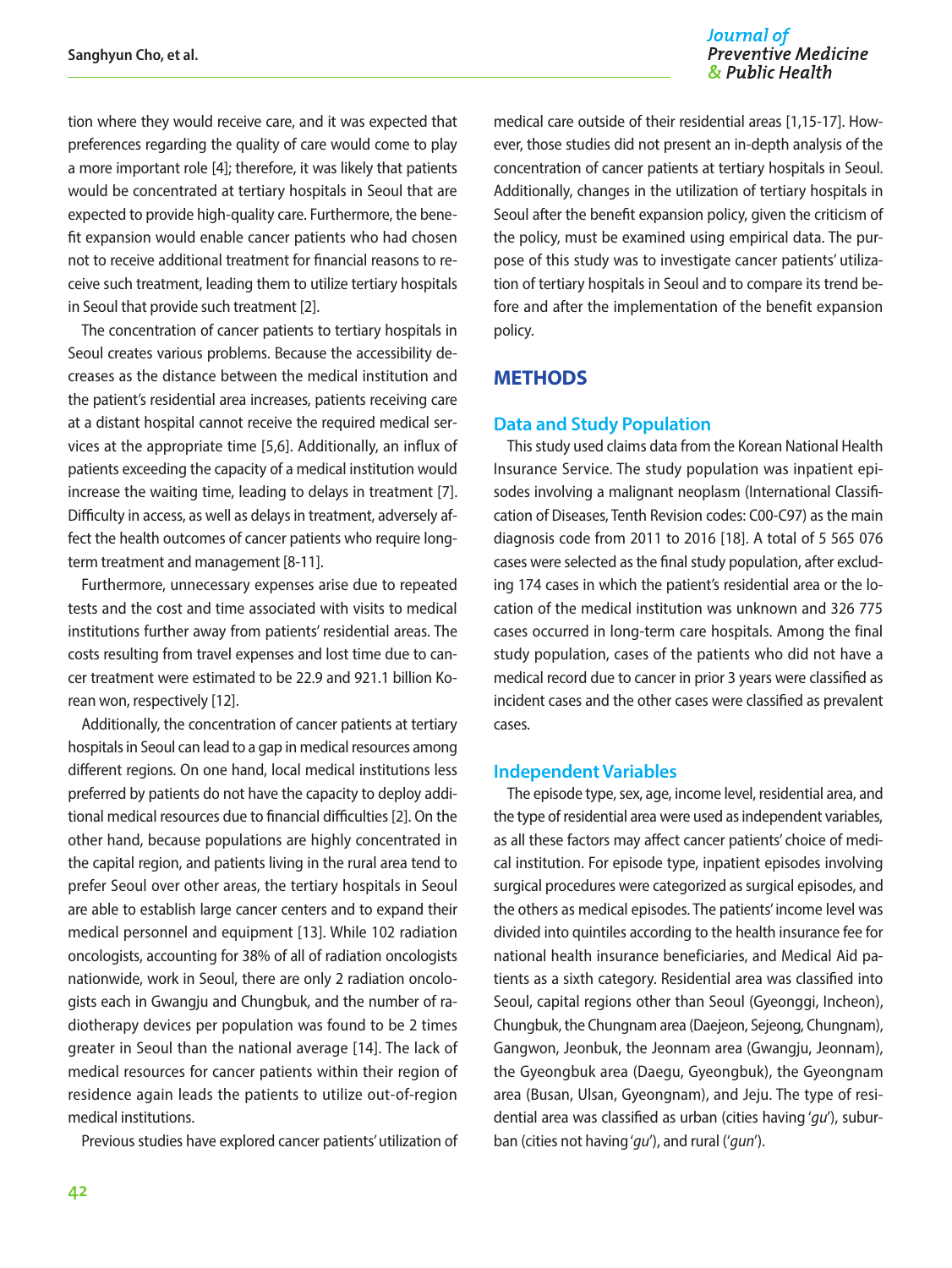#### **Dependent Variable**

The dependent variable of this study was whether or not the episode occurred in a tertiary hospital in Seoul. Based on the results of a previous study, which reported that cancer patients were highly concentrated at the 5 largest tertiary hospitals in Seoul [2], the tertiary hospitals in Seoul were divided into (1) the 5 largest tertiary hospitals in Seoul in terms of inpatient volume, and (2) the other tertiary hospitals located in Seoul.

#### **Statistical Analysis**

A before-and-after analysis was conducted to compare the period prior to the benefit expansion policy for 4 major conditions (2011-2013) to the period after the policy (2014-2016). Although the benefit expansion policy went into effect in October 2013, the year 2013 was classified as prior to the policy, because the reduction in out-of-pocket payment by the policy in 2013 was significantly smaller than those in 2014 [19]. The utilization rates of the 5 largest tertiary hospitals in Seoul and the other tertiary hospitals in Seoul according to admission type, income level, residential area, and the type of residential area were calculated for the periods before and after the policy. A logistic regression analysis was conducted to examine the effect of each independent variable, while controlling patients' demographic features, on the utilization of 5 largest hospitals in Seoul or on the other tertiary hospitals in Seoul and to identify changes in utilization after the policy.

#### **Ethical Statement**

The study was reviewed and approved by the Institutional Review Board (IRB) of Seoul National University College of Medicine (IRB No. C-1708-035-875). The informed consent was exempted by the board.

#### **RESULTS**

The general characteristics of the study population are presented in Table 1. The number of incident episodes decreased from 1 519 796 cases to 1 398 901 cases after the policy. Whereas the number of prevalent episodes slightly increased from 1 318 895 cases to 1 327 484 cases after the policy. The proportion of surgical cases was higher in incident episodes than prevalent episodes.

The utilization rate of tertiary hospitals in Seoul before and after the policy for incident episodes is presented in Table 2. The utilization rate of tertiary hospitals in Seoul increased from

32.9% to 34.9% after the policy. The 5 largest tertiary hospitals accounted for more than 70% of the utilization of tertiary hospitals in Seoul. While the utilization rate of the 5 largest tertiary hospitals increased from 23.6% to 28.5% after the policy, the utilization rate of the other tertiary hospitals in Seoul decreased from 9.3% to 9.1%. The utilization rate of tertiary hospitals in Seoul was higher for surgical episodes. The increase in the utilization rate after the policy was higher for medical episodes, and this is primarily due to the increase in the utilization of the 5 largest tertiary hospitals. The utilization rate of tertiary hospitals in Seoul in Medical Aid patients was 15.6%, which was approximately one-third of that of the highest income quintile patients. The utilization rate of tertiary hospitals in Seoul increased in patients of all income levels after the policy, and the magnitude of the change was similar for all income level. Regions with a high utilization of tertiary hospitals in Seoul were Seoul (66.2%), Chungbuk (40.4%), the Chungnam area (33.9%), and Gyeonggi, Incheon (33.4%), while the regions with a low utilization were the Gyeongnam area (17.3%), the Jeonnam area (20.5%), and the Gyeongbuk area (21.7%). The utilization rate of tertiary hospitals in Seoul was the highest in urban areas and the lowest in rural areas.

The utilization rate of tertiary hospitals in Seoul before and after the policy for prevalent episodes is presented in Table 3. The utilization rate of tertiary hospitals in Seoul increased from 35.5% to 37.2% after the policy. The utilization rates were higher than those of incidents episodes. The utilization rate of the 5 largest tertiary hospitals increased, while the utilization rate of the other tertiary hospitals in Seoul decreased. The utilization rate of tertiary hospitals in Seoul was 20.5% in Medical Aid patients, and 47.0% in the highest income quintile patients. The regions with a high utilization of tertiary hospitals in Seoul were Seoul (68.5%), Chungbuk (44.5%), Gyeonggi, Incheon (39.0%), and the Chungnam area (35.9%), while the regions with a low utilization were the Gyeongnam area (16.9%), the Jeonnam area (20.6%), and the Gyeongbuk area (23.6%). The utilization rate of tertiary hospitals in Seoul was the highest in urban areas and the lowest in rural areas. Similar results were obtained when examined medical and surgical episodes separately; these results are presented in Tables S1 and S2.

The results of the logistic regression analysis are presented in Table 4. Utilization of the 5 largest tertiary hospitals was higher in surgical episodes. There was a more than 4.92 difference in utilization between Medical Aid patients and those in the highest income quintile patients. There was about 4.57 differ-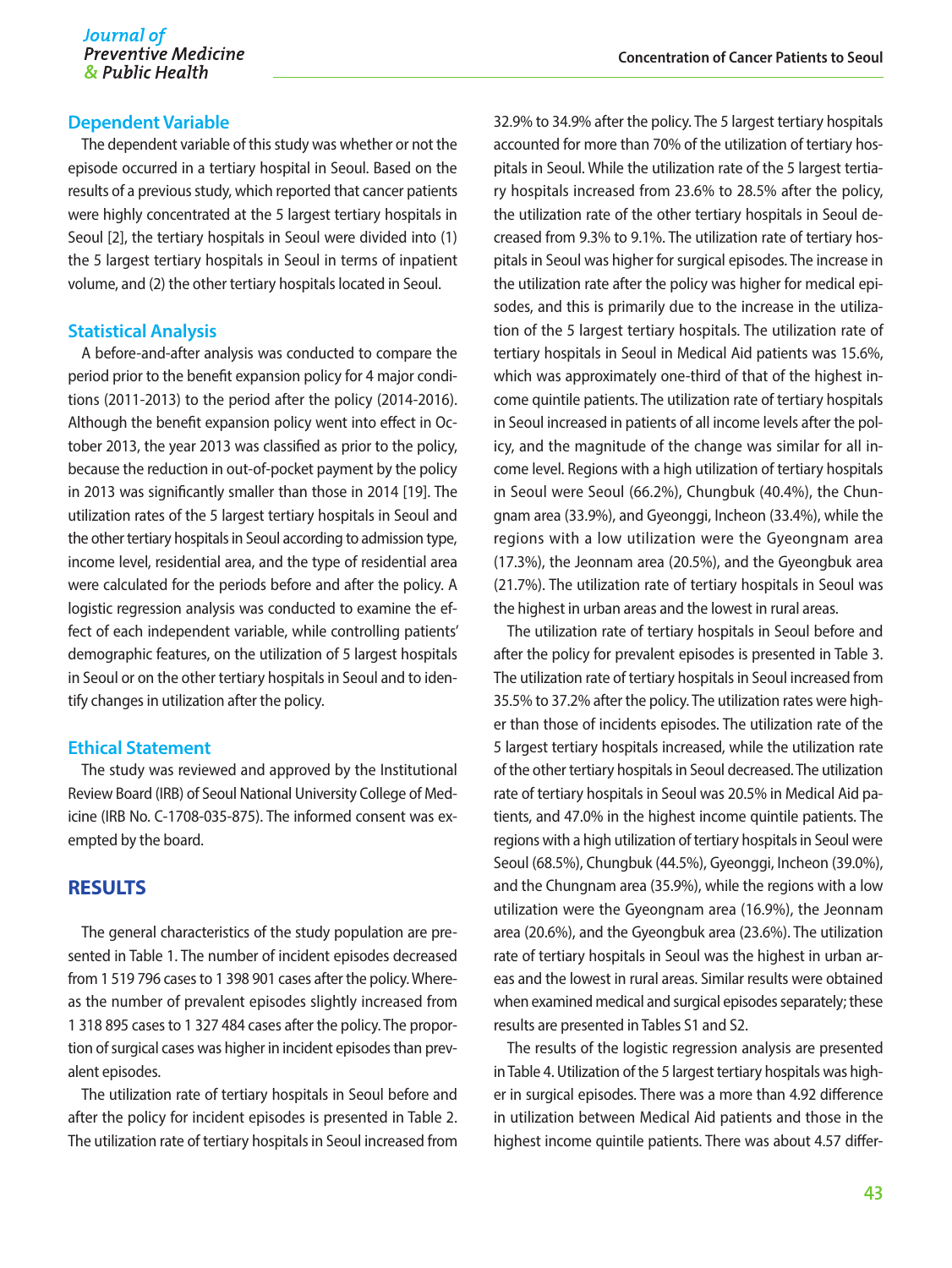#### **Table 1.** General characteristics of the study population

|                                 |                  | <b>Incident episodes</b> | <b>Prevalent episodes</b> |                  |  |  |
|---------------------------------|------------------|--------------------------|---------------------------|------------------|--|--|
| <b>Characteristics</b>          | 2011-2013        | 2014-2016                | 2011-2013                 | 2014-2016        |  |  |
| Total                           | 1519796 (100)    | 1 398 901 (100)          | 1 318 895 (100)           | 1 327 484 (100)  |  |  |
| Episode type                    |                  |                          |                           |                  |  |  |
| Medical                         | 1 034 312 (68.1) | 947 731 (67.7)           | 1 154 563 (87.5)          | 1 136 351 (85.6) |  |  |
| Surgical                        | 485 484 (31.9)   | 451 170 (32.3)           | 164 332 (12.5)            | 191 133 (14.4)   |  |  |
| Sex                             |                  |                          |                           |                  |  |  |
| Male                            | 765 613 (50.4)   | 717 308 (51.3)           | 711 058 (53.9)            | 711 210 (53.6)   |  |  |
| Female                          | 754 183 (49.6)   | 681 593 (48.7)           | 607 837 (46.1)            | 616 274 (46.4)   |  |  |
| Age (y)                         |                  |                          |                           |                  |  |  |
| $0 - 29$                        | 52 472 (3.5)     | 48 231 (3.4)             | 61 990 (4.7)              | 59 143 (4.5)     |  |  |
| 30-39                           | 96 169 (6.3)     | 75 074 (5.4)             | 60 847 (4.6)              | 52 288 (3.9)     |  |  |
| 40-49                           | 238 498 (15.7)   | 197 482 (14.1)           | 183 340 (13.9)            | 166 091 (12.5)   |  |  |
| 50-59                           | 388 280 (25.5)   | 345 161 (24.7)           | 359 984 (27.3)            | 354 061 (26.7)   |  |  |
| 60-69                           | 360 644 (23.7)   | 341 128 (24.4)           | 354 962 (26.9)            | 359 856 (27.1)   |  |  |
| $\geq 70$                       | 383 733 (25.2)   | 391 825 (28.0)           | 297 772 (22.6)            | 336 045 (25.3)   |  |  |
| Income                          |                  |                          |                           |                  |  |  |
| <b>Medical Aid</b>              | 83 182 (5.5)     | 75 442 (5.4)             | 106 205 (8.1)             | 103 823 (7.8)    |  |  |
| 1 (lowest)                      | 288 059 (19.0)   | 258 193 (18.5)           | 232 486 (17.6)            | 229 943 (17.3)   |  |  |
| $\sqrt{2}$                      | 288 688 (19.0)   | 264 723 (18.9)           | 236 547 (17.9)            | 238 398 (18.0)   |  |  |
| 3                               | 290 673 (19.1)   | 265 694 (19.0)           | 245 030 (18.6)            | 247 190 (18.6)   |  |  |
| $\overline{4}$                  | 275 454 (18.1)   | 253 572 (18.1)           | 239 916 (18.2)            | 238 456 (18.0)   |  |  |
| 5 (highest)                     | 264 581 (17.4)   | 250 024 (17.9)           | 228 774 (17.3)            | 233 888 (17.6)   |  |  |
| Missing                         | 29 159 (1.9)     | 31 253 (2.2)             | 29 937 (2.3)              | 35 786 (2.7)     |  |  |
| Residential area                |                  |                          |                           |                  |  |  |
| Seoul                           | 301 217 (19.8)   | 281 649 (20.1)           | 263 382 (20.0)            | 271 223 (20.4)   |  |  |
| Gyeonggi, Incheon               | 387 131 (25.5)   | 367 458 (26.3)           | 338 114 (25.6)            | 348 242 (26.2)   |  |  |
| Chungbuk                        | 45 749 (3.0)     | 41 366 (3.0)             | 36 670 (2.8)              | 37 266 (2.8)     |  |  |
| The Chungnam area <sup>1</sup>  | 109 504 (7.2)    | 96 900 (6.9)             | 93 959 (7.1)              | 86 103 (6.5)     |  |  |
| Gangwon                         | 50 633 (3.3)     | 47 927 (3.4)             | 45 584 (3.5)              | 46 096 (3.5)     |  |  |
| Junbuk                          | 63 715 (4.2)     | 58 680 (4.2)             | 57 309 (4.3)              | 55 618 (4.2)     |  |  |
| The Junnam area <sup>2</sup>    | 120 116 (7.9)    | 105 670 (7.6)            | 102 687 (7.8)             | 102 889 (7.8)    |  |  |
| The Gyeongbuk area <sup>3</sup> | 163 016 (10.7)   | 144 371 (10.3)           | 135 128 (10.2)            | 130 892 (9.9)    |  |  |
| The Gyeongnam area <sup>4</sup> | 262 052 (17.2)   | 238 369 (17.0)           | 231 187 (17.5)            | 233 509 (17.6)   |  |  |
| Jeju                            | 16 663 (1.1)     | 16 511 (1.2)             | 14 875 (1.1)              | 15 646 (1.2)     |  |  |
| Residential area type           |                  |                          |                           |                  |  |  |
| Urban                           | 927 862 (61.1)   | 856 941 (61.3)           | 800 053 (60.7)            | 809 953 (61.0)   |  |  |
| Suburban                        | 400 215 (26.3)   | 380 033 (27.2)           | 349 478 (26.5)            | 361 031 (27.2)   |  |  |
| Rural                           | 191 719 (12.6)   | 161 927 (11.6)           | 169 364 (12.8)            | 156 500 (11.8)   |  |  |

Values are presented as number (%).

1 Daejeon, Sejeong, Chungnam.

2 Gwangju, Jeonnam.

ence in utilization by residential area, as the Gyeongnam area showed the lowest utilization and Seoul showed the highest. In regions other than Seoul, the utilization was high in Chungbuk, the Chungnam area, and Gyeonggi, Incheon, and low in the Gyeongbuk area and the Jeonnam area. The utilization was lower in urban areas than suburban or rural area. The utilization increased by 1.14 times for incident episodes and by 1.13 times for prevalent episodes after the policy.

For the other tertiary hospitals in Seoul, utilization was higher in medical episodes. The utilization of those hospitals

<sup>3</sup> Daegu, Gyeongbuk.

<sup>4</sup> Busan, Ulsan, Gyeongnam.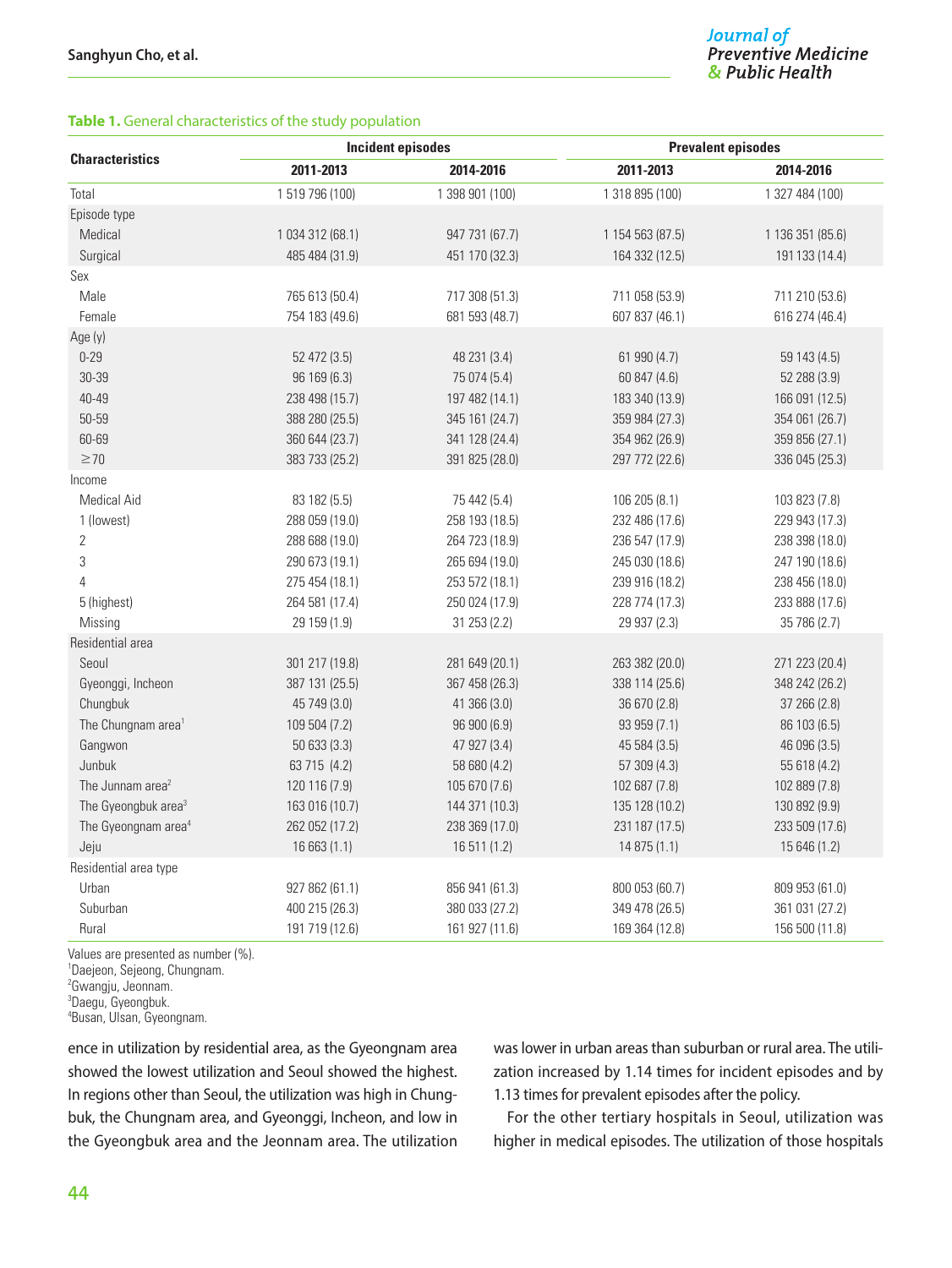|                                 | <b>All tertiary hospitals</b> |              | <b>Five largest hospitals</b> |               |           | The other tertiary hospitals |               |              |              |
|---------------------------------|-------------------------------|--------------|-------------------------------|---------------|-----------|------------------------------|---------------|--------------|--------------|
|                                 | <b>Before</b>                 | <b>After</b> |                               | <b>Before</b> | After     |                              | <b>Before</b> | <b>After</b> |              |
|                                 | 2011-2013                     | 2014-2016    | Diff $(\%p)$                  | 2011-2013     | 2014-2016 | Diff $(\%p)$                 | 2011-2013     | 2014-2016    | Diff $(\%p)$ |
| Total                           | 32.9                          | 34.9         | $2.0***$                      | 23.6          | 25.8      | $2.2***$                     | 9.3           | 9.1          | $-0.2$       |
| Episode type                    |                               |              |                               |               |           |                              |               |              |              |
| Medical                         | 31.1                          | 33.6         | $2.5***$                      | 21.8          | 24.3      | $2.5***$                     | 9.2           | 9.2          | $0.0\,$      |
| Surgical                        | 36.7                          | 37.6         | $0.9***$                      | 27.3          | 28.8      | $1.5***$                     | 9.4           | 8.7          | $-0.7***$    |
| Income                          |                               |              |                               |               |           |                              |               |              |              |
| <b>Medical Aid</b>              | 13.7                          | 15.6         | $1.9***$                      | 8.3           | 9.5       | $1.2***$                     | 5.3           | 6.1          | $0.8***$     |
| 1 (lowest)                      | 28.9                          | 31.1         | $2.2***$                      | 19.5          | 21.9      | $2.4***$                     | 9.4           | 9.2          | $-0.2*$      |
| 2                               | 29.7                          | 31.2         | $1.5***$                      | 20.4          | 22.1      | $1.7***$                     | 9.2           | 9.1          | $-0.2$       |
| 3                               | 32.8                          | 34.7         | $1.9***$                      | 23.3          | 25.3      | $2.0***$                     | 9.5           | 9.5          | 0.0          |
| 4                               | 37.2                          | 39.1         | $1.9***$                      | 27.4          | 29.7      | $2.3***$                     | 9.8           | 9.4          | $-0.4***$    |
| 5 (highest)                     | 42.3                          | 44.2         | $1.9***$                      | 32.6          | 35.1      | $2.5***$                     | 9.7           | 9.1          | $-0.6***$    |
| Missing                         | 32.6                          | 36.1         | $3.5***$                      | 24.3          | 27.7      | $3.4***$                     | 8.3           | 8.4          | 0.1          |
| Residential area                |                               |              |                               |               |           |                              |               |              |              |
| Seoul                           | 65.3                          | 66.2         | $0.9***$                      | 39.6          | 41.2      | $1.6***$                     | 25.6          | 25.0         | $-0.6***$    |
| Gyeonggi, Incheon               | 32.4                          | 33.4         | $1.0***$                      | 23.5          | 25.2      | $1.7***$                     | 8.9           | 8.2          | $-0.7***$    |
| Chungbuk                        | 37.0                          | 40.4         | $3.4***$                      | 30.2          | 33.6      | $3.4***$                     | 6.9           | 6.8          | $-0.1$       |
| The Chungnam area <sup>1</sup>  | 29.0                          | 33.9         | $4.9***$                      | 23.8          | 28.5      | $4.7***$                     | 5.3           | 5.5          | $0.2*$       |
| Gangwon                         | 29.3                          | 32.0         | $2.7***$                      | 23.9          | 26.4      | $2.5***$                     | 5.5           | 5.6          | 0.1          |
| Junbuk                          | 20.6                          | 23.4         | $2.8***$                      | 16.9          | 20.1      | $3.2***$                     | 3.7           | 3.3          | $-0.3***$    |
| The Junnam area <sup>2</sup>    | 18.3                          | 20.5         | $2.2***$                      | 15.0          | 17.4      | $2.4***$                     | 3.3           | 3.0          | $-0.3***$    |
| The Gyeongbuk area <sup>3</sup> | 19.8                          | 21.7         | $1.9***$                      | 16.8          | 18.7      | $1.9***$                     | 3.0           | 3.1          | 0.1          |
| The Gyeongnam area <sup>4</sup> | 15.9                          | 17.3         | $1.4***$                      | 13.7          | 15.1      | $1.4***$                     | 2.2           | 2.1          | $0.0*$       |
| Jeju                            | 29.7                          | 33.9         | $4.2***$                      | 24.7          | 29.0      | $4.3***$                     | 5.0           | 4.9          | $-0.2$       |
| Residential area type           |                               |              |                               |               |           |                              |               |              |              |
| Urban                           | 35.8                          | 37.8         | $2.0***$                      | 24.7          | 26.9      | $2.2***$                     | 11.1          | 10.9         | $-0.2***$    |
| Suburban                        | 30.3                          | 32.3         | $2.0***$                      | 23.2          | 25.4      | $2.2***$                     | 7.1           | 6.8          | $-0.3***$    |
| Rural                           | 24.2                          | 25.5         | $1.3***$                      | 19.1          | 20.9      | $1.8***$                     | 5.1           | 4.6          | $-0.5***$    |

#### **Table 2.** The proportion of incident episodes occurring at tertiary hospitals in Seoul before and after the benefit expansion policy

Values are presented as %.

Diff, difference.

1 Daejeon, Sejeong, Chungnam.

<sup>2</sup> Gwangju, Jeonnam.

3 Daegu, Gyeongbuk.

4 Busan, Ulsan, Gyeongnam.

\**p*<0.05, \*\*\**p*<0.001.

was the highest in Seoul which was 18-fold higher than the lowest region (the Gyeongnam area). The utilization decreased for both incident episodes and prevalent episodes after the policy. Similar results were observed when examined medical and surgical episodes separately; these results are presented in Tables S3 and S4.

## **DISCUSSION**

This study investigated the current status of cancer patients' utilization of tertiary hospitals in Seoul and compared its trends before and after the implementation of the benefit expansion policy for 4 major conditions. A previous study that analyzed cancer patients' medical utilization from 1999 to 2005 using the cancer registration data and claims data reported that the utilization rate of the 4 largest tertiary hospitals in Seoul was 19.8%, while the utilization rate of the other tertiary hospitals in Seoul was 17.3% [17]. In this study, the utilization rates of the 5 largest tertiary hospitals in Seoul from 2014 to 2016 for the incident and prevalent episodes were 25.8%, 28.3%, respectively while the utilization rates of the other tertiary hospitals in Seoul were 9.1%, 8.9%, respectively.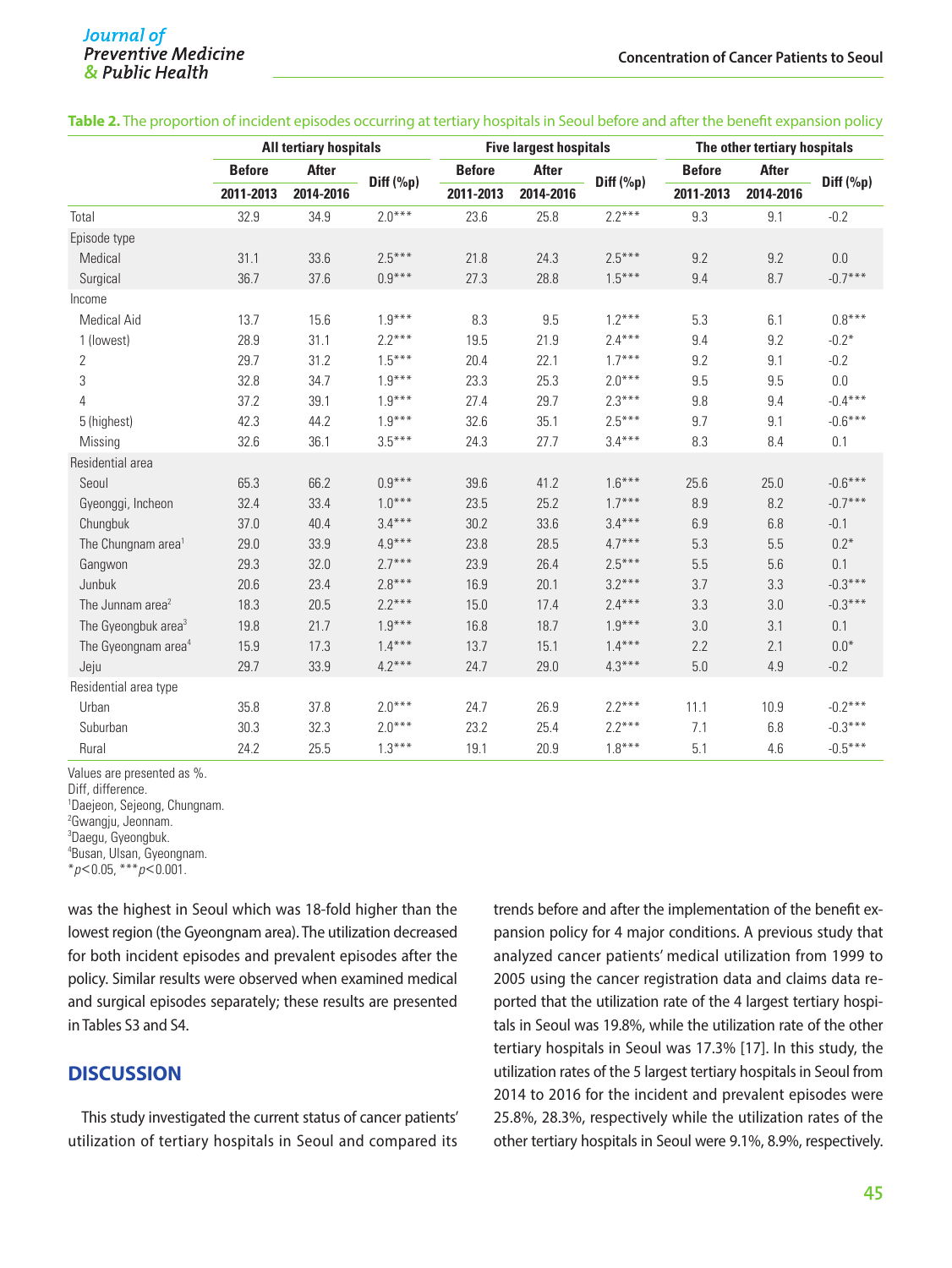| Table 3. The proportion of prevalent episodes occurring at tertiary hospitals in Seoul before and after the benefit expansion |  |  |  |  |
|-------------------------------------------------------------------------------------------------------------------------------|--|--|--|--|
| policy                                                                                                                        |  |  |  |  |

|                                 | <b>All tertiary hospitals</b> |              | <b>Five largest hospitals</b> |               |              | The other tertiary hospitals |               |              |           |
|---------------------------------|-------------------------------|--------------|-------------------------------|---------------|--------------|------------------------------|---------------|--------------|-----------|
|                                 | <b>Before</b>                 | <b>After</b> |                               | <b>Before</b> | <b>After</b> | Diff $(\%p)$                 | <b>Before</b> | <b>After</b> | Diff (%p) |
|                                 | 2011-2013                     | 2014-2016    | Diff $(\%p)$                  | 2011-2013     | 2014-2016    |                              | 2011-2013     | 2014-2016    |           |
| Total                           | 35.5                          | 37.2         | $1.7***$                      | 26.1          | 28.3         | $2.1***$                     | 9.3           | 8.9          | $-0.4***$ |
| Episode type                    |                               |              |                               |               |              |                              |               |              |           |
| Medical                         | 33.9                          | 35.7         | $1.8***$                      | 24.4          | 26.6         | $2.2***$                     | 9.5           | 9.1          | $-0.4***$ |
| Surgical                        | 46.5                          | 46.3         | $-0.2$                        | 38.4          | 38.5         | 0.1                          | 8.1           | 7.7          | $-0.4***$ |
| Income                          |                               |              |                               |               |              |                              |               |              |           |
| <b>Medical Aid</b>              | 17.8                          | 20.5         | $2.7***$                      | 11.2          | 13.5         | $2.3***$                     | 6.6           | 7.0          | $0.4*$    |
| 1 (lowest)                      | 32.4                          | 33.8         | $1.4***$                      | 22.5          | 24.9         | $2.4***$                     | 9.9           | 9.0          | $-0.9***$ |
| 2                               | 32.6                          | 34.1         | $1.5***$                      | 22.8          | 24.5         | $1.7***$                     | 9.8           | 9.6          | $-0.2*$   |
| 3                               | 35.4                          | 37.5         | $2.1***$                      | 25.8          | 28.2         | $2.4***$                     | 9.6           | 9.3          | $-0.3*$   |
| 4                               | 39.6                          | 40.6         | $1.0***$                      | 30.1          | 31.5         | $1.4***$                     | 9.5           | 9.1          | $-0.4***$ |
| 5 (highest)                     | 45.6                          | 47.0         | $1.4***$                      | 36.5          | 38.5         | $2.0***$                     | 9.2           | 8.5          | $-0.7***$ |
| Missing                         | 35.3                          | 39.7         | $4.4***$                      | 25.8          | 30.8         | $5.0***$                     | 9.5           | 8.9          | $-0.6*$   |
| Residential area                |                               |              |                               |               |              |                              |               |              |           |
| Seoul                           | 68.5                          | 68.5         | 0.1                           | 43.5          | 45.1         | $1.6***$                     | 24.9          | 23.4         | $-1.5***$ |
| Gyeonggi, Incheon               | 38.4                          | 39.0         | $0.6***$                      | 28.9          | 30.4         | $1.5***$                     | 9.5           | 8.6          | $-0.9***$ |
| Chungbuk                        | 38.4                          | 44.5         | $6.1***$                      | 30.5          | 37.5         | $7.0***$                     | 7.9           | 6.9          | $-1.0***$ |
| The Chungnam area <sup>1</sup>  | 31.6                          | 35.9         | $4.3***$                      | 26.0          | 30.5         | $4.5***$                     | 5.5           | 5.5          | 0.0       |
| Gangwon                         | 29.9                          | 32.4         | $2.5***$                      | 24.8          | 27.0         | $2.2***$                     | 5.0           | 5.4          | $0.4*$    |
| Junbuk                          | 22.0                          | 24.5         | $2.5***$                      | 18.4          | 20.8         | $2.4***$                     | 3.6           | 3.7          | 0.1       |
| The Junnam area <sup>2</sup>    | 18.8                          | 20.6         | $1.8***$                      | 15.6          | 17.3         | $1.7***$                     | 3.2           | 3.3          | 0.1       |
| The Gyeongbuk area <sup>3</sup> | 20.9                          | 23.6         | $2.7***$                      | 17.6          | 20.3         | $2.7***$                     | 3.3           | 3.3          | 0.0       |
| The Gyeongnam area <sup>4</sup> | 15.7                          | 16.9         | $1.2***$                      | 13.6          | 14.7         | $1.1***$                     | 2.0           | 2.1          | $0.1*$    |
| Jeju                            | 28.7                          | 31.7         | $3.0***$                      | 24.5          | 27.1         | $2.6***$                     | 4.2           | 4.6          | 0.4       |
| Residential area type           |                               |              |                               |               |              |                              |               |              |           |
| Urban                           | 38.7                          | 40.2         | $1.5***$                      | 27.7          | 29.7         | $2.0***$                     | 11.0          | 10.5         | $-0.5***$ |
| Suburban                        | 33.0                          | 34.8         | $1.8***$                      | 25.4          | 27.8         | $2.4***$                     | 7.6           | 7.0          | $-0.6***$ |
| Rural                           | 25.7                          | 27.2         | $1.5***$                      | 20.5          | 22.3         | $1.8***$                     | 5.2           | 5.0          | $-0.2*$   |

Values are presented as %.

Diff, difference.

1 Daejeon, Sejeong, Chungnam.

2 Gwangju, Jeonnam.

3 Daegu, Gyeongbuk.

4 Busan, Ulsan, Gyeongnam.

\**p*<0.05, \*\*\**p*<0.001.

The logistic regression analysis showed that the utilization of the 5 largest tertiary hospitals in Seoul increased after the policy, whereas the utilization of the other tertiary hospitals in Seoul decreased. These results indicate that cancer patients are concentrated to a few largest hospitals in Seoul, and this trend is intensifying over time.

Regional differences in cancer patients' utilization of the 5 largest tertiary hospitals in Seoul can be explained by the differences in accessibility to Seoul between regions. Cancer patients choose medical institutions primarily by their size, reputation, and new technologies [20,21]. Accessibility acts as one of the constraints for cancer patients to choose the medical institution; choices become more limited as the distance to the medical institution increases [22]. This can explain the high utilization of the 5 largest tertiary hospitals in Seoul among the patients living in the Chungnam area, Chungbuk, and Gyeonggi, Incheon, as well as the greater increase in the utilization after the policy in the Chungnam area and Chungbuk. Other than those regions, regions that showed high utilization of the 5 largest tertiary hospitals in Seoul and a large increase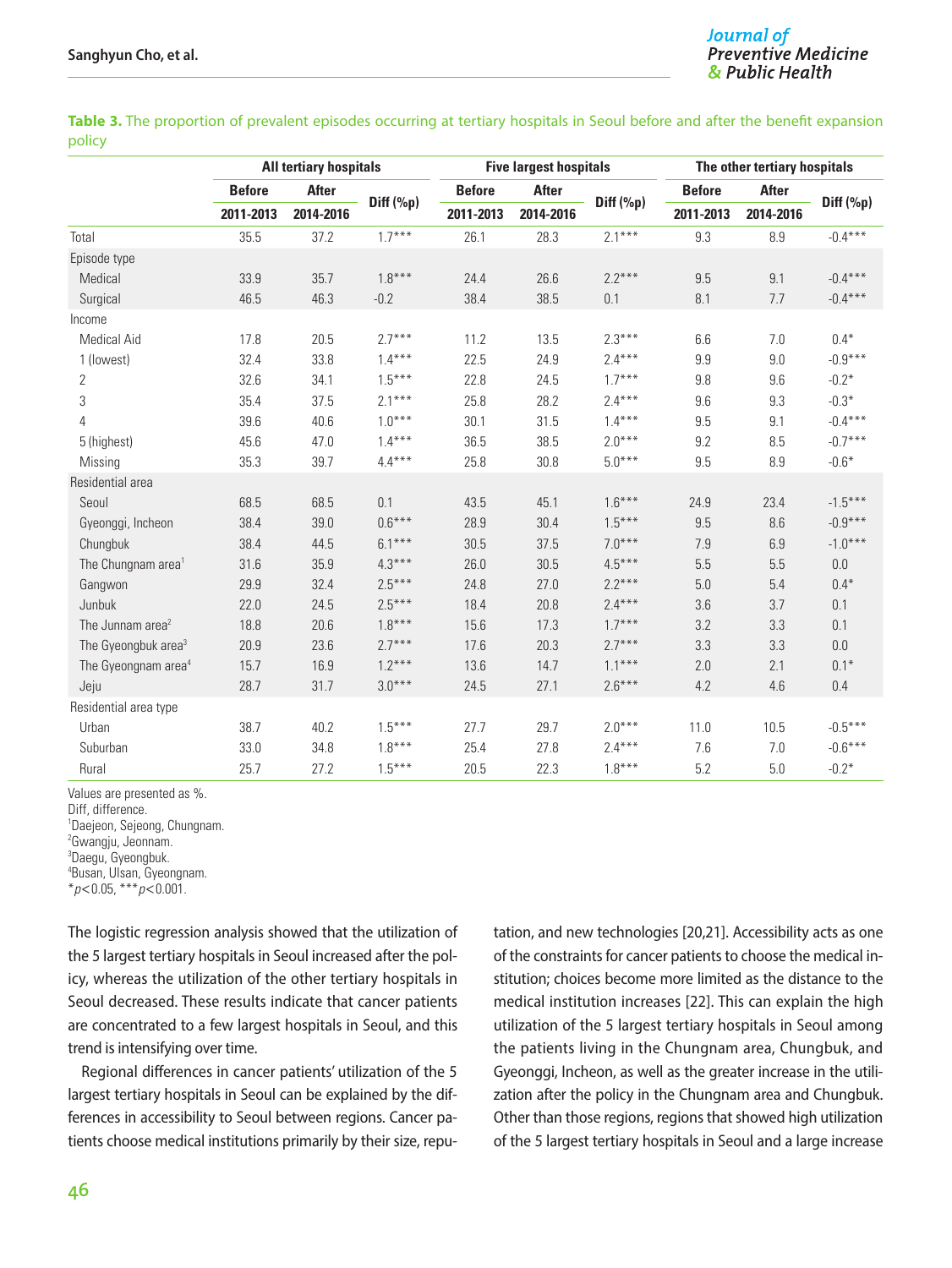|                                 |                          | <b>Five largest hospitals</b> | The other tertiary hospitals |                           |  |  |
|---------------------------------|--------------------------|-------------------------------|------------------------------|---------------------------|--|--|
|                                 | <b>Incident episodes</b> | <b>Prevalent episodes</b>     | <b>Incident episodes</b>     | <b>Prevalent episodes</b> |  |  |
| Episode type                    |                          |                               |                              |                           |  |  |
| Medical                         | 1.00 (reference)         | 1.00 (reference)              | 1.00 (reference)             | 1.00 (reference)          |  |  |
| Surgical                        | 1.31 (1.30, 1.32)        | 2.01 (1.99, 2.02)             | 0.94(0.93, 0.95)             | $0.81$ (0.80, 0.82)       |  |  |
| Sex                             |                          |                               |                              |                           |  |  |
| Male                            | 1.27 (1.26, 1.28)        | 1.16(1.15, 1.16)              | 0.83(0.82, 0.84)             | 0.85(0.85, 0.86)          |  |  |
| Female                          | 1.00 (reference)         | 1.00 (reference)              | 1.00 (reference)             | 1.00 (reference)          |  |  |
| Age (y)                         |                          |                               |                              |                           |  |  |
| $0 - 29$                        | 5.48 (5.40, 5.56)        | 7.18 (7.08, 7.28)             | $0.77$ (0.75, 0.79)          | 0.55(0.54, 0.57)          |  |  |
| 30-39                           | 2.11 (2.08, 2.14)        | 2.34 (2.30, 2.37)             | 1.42 (1.40, 1.45)            | 1.11 (1.08, 1.13)         |  |  |
| 40-49                           | 1.77 (1.75, 1.79)        | 1.83 (1.81, 1.84)             | 1.31 (1.29, 1.33)            | 1.15(1.13, 1.17)          |  |  |
| 50-59                           | 1.79 (1.78, 1.81)        | 1.77 (1.76, 1.79)             | 1.22 (1.20, 1.23)            | 1.16(1.15, 1.17)          |  |  |
| 60-69                           | 1.66 (1.65, 1.68)        | 1.60 (1.58, 1.61)             | 1.17(1.16, 1.19)             | 1.16(1.14, 1.17)          |  |  |
| $\geq$ 70                       | 1.00 (reference)         | 1.00 (reference)              | 1.00 (reference)             | 1.00 (reference)          |  |  |
| Income                          |                          |                               |                              |                           |  |  |
| <b>Medical Aid</b>              | 1.00 (reference)         | 1.00 (reference)              | 1.00 (reference)             | 1.00 (reference)          |  |  |
| 1 (lowest)                      | 2.32 (2.28, 2.37)        | 2.13 (2.09, 2.16)             | 1.47 (1.44, 1.51)            | 1.31 (1.28, 1.34)         |  |  |
| $\overline{2}$                  | 2.45 (2.40, 2.49)        | 2.14 (2.10, 2.17)             | 1.46 (1.43, 1.50)            | 1.36 (1.33, 1.39)         |  |  |
| $\sqrt{3}$                      | 2.91 (2.86, 2.96)        | 2.59 (2.55, 2.63)             | 1.50(1.47, 1.54)             | 1.33 (1.30, 1.36)         |  |  |
| $\overline{4}$                  | 3.65 (3.59, 3.72)        | 3.18 (3.13, 3.23)             | 1.55 (1.52, 1.59)            | 1.29 (1.26, 1.32)         |  |  |
| 5 (highest)                     | 4.92 (4.83, 5.01)        | 4.42 (4.36, 4.49)             | 1.57 (1.54, 1.61)            | 1.23 (1.21, 1.26)         |  |  |
| Missing                         | 3.13 (3.05, 3.22)        | 2.69 (2.63, 2.75)             | 1.36 (1.31, 1.42)            | 1.32 (1.28, 1.36)         |  |  |
| Residential area                |                          |                               |                              |                           |  |  |
| Seoul                           | 4.57 (4.53, 4.62)        | 5.59 (5.53, 5.65)             | 18.77 (18.38, 19.16)         | 18.47 (18.07, 18.88)      |  |  |
| Gyeonggi, Incheon               | 1.78 (1.77, 1.80)        | 2.40 (2.38, 2.43)             | 3.95(3.87, 4.04)             | 4.37 (4.27, 4.47)         |  |  |
| Chungbuk                        | 2.70 (2.65, 2.74)        | 3.05(3.00, 3.11)              | 2.91 (2.81, 3.01)            | 3.22 (3.11, 3.33)         |  |  |
| The Chungnam area <sup>1</sup>  | 2.03 (2.00, 2.06)        | 2.30 (2.27, 2.34)             | 2.39 (2.33, 2.46)            | 2.53 (2.46, 2.60)         |  |  |
| Gangwon                         | 1.77 (1.74, 1.80)        | 1.91 (1.87, 1.94)             | 1.97 (1.90, 2.04)            | 1.86 (1.79, 1.93)         |  |  |
| Junbuk                          | 1.26 (1.24, 1.29)        | 1.42 (1.40, 1.45)             | 1.39 (1.34, 1.44)            | 1.48 (1.42, 1.54)         |  |  |
| The Junnam area <sup>2</sup>    | 1.09(1.07, 1.10)         | 1.16(1.14, 1.18)              | 1.28 (1.25, 1.32)            | 1.36 (1.32, 1.40)         |  |  |
| The Gyeongbuk area <sup>3</sup> | 1.23 (1.21, 1.24)        | 1.35 (1.33, 1.37)             | 1.31 (1.28, 1.35)            | 1.47(1.43, 1.51)          |  |  |
| The Gyeongnam area <sup>4</sup> | 1.00 (reference)         | 1.00 (reference)              | 1.00 (reference)             | 1.00 (reference)          |  |  |
| Jeju                            | 1.77 (1.73, 1.82)        | 1.73 (1.68, 1.78)             | 1.71 (1.62, 1.80)            | 1.55 (1.46, 1.65)         |  |  |
| Residential area type           |                          |                               |                              |                           |  |  |
| Urban                           | 0.79(0.79, 0.80)         | 0.80(0.80, 0.81)              | 0.59(0.58, 0.60)             | 0.60(0.59, 0.61)          |  |  |
| Suburban                        | 1.09(1.08, 1.10)         | 1.07 (1.05, 1.08)             | 1.02(1.00, 1.04)             | 1.04 (1.02, 1.06)         |  |  |
| Rural                           | 1.00 (reference)         | 1.00 (reference)              | 1.00 (reference)             | 1.00 (reference)          |  |  |
| Time period                     |                          |                               |                              |                           |  |  |
| Before policy                   | 1.00 (reference)         | 1.00 (reference)              | 1.00 (reference)             | 1.00 (reference)          |  |  |
| After policy                    | 1.14(1.14, 1.15)         | 1.13 (1.12, 1.13)             | 0.97 (0.96, 0.98)            | 0.94(0.93, 0.95)          |  |  |

#### **Table 4.** Multiple logistic regression analysis of utilization of the 5 largest hospitals and the other tertiary hospitals in Seoul

Values are presented as odds ratio (95% confidence interval).

1 Daejeon, Sejeong, Chungnam.

2 Gwangju, Jeonnam.

3 Daegu, Gyeongbuk.

4 Busan, Ulsan, Gyeongnam.

in utilization after the policy were regions without metropolitan cities, such as Gangwon, Jeju, and Jeonbuk. These results can be interpreted by the regional gaps in medical resources. Eleven of the 15 tertiary hospitals in Korea with more than 1000 beds are located in metropolitan cities, and local areas have fewer types and numbers of medical equipment than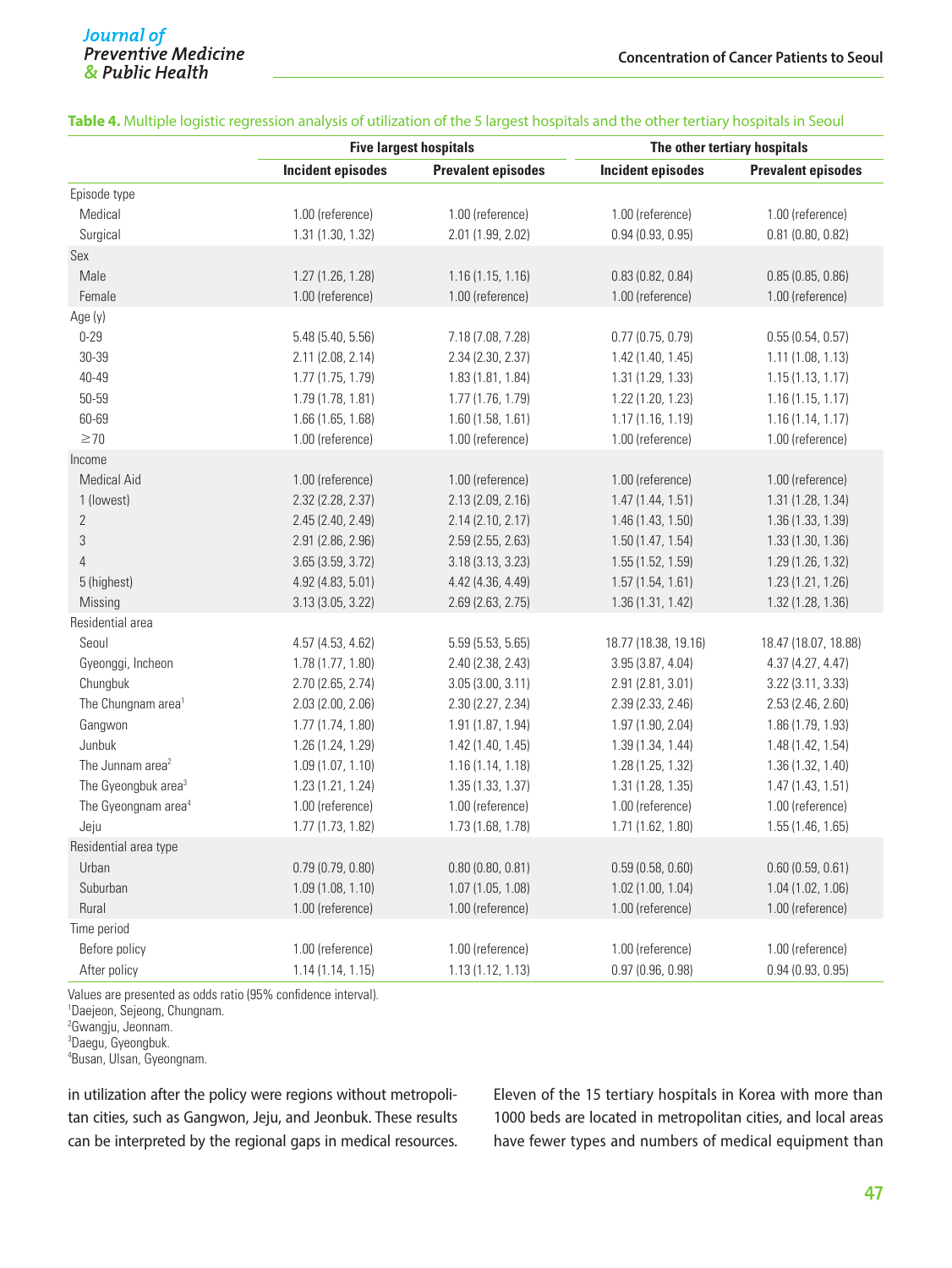metropolitan cities [23]. The low utilization of the 5 largest tertiary hospitals in Seoul among patients residing in urban areas in the logistic regression analysis supports this interpretation.

The gap in the utilization of the 5 largest tertiary hospitals in Seoul between Medical Aid patients and the highest income quintile patients was more than 4-fold which is consistent with the results of previous studies [16,17,24]. There were no significant differences between the income levels in the increase in the utilization after the benefit expansion policy. Unequal accessibility to medical services may lead to unequal health outcome in cancer patients. A previous study which investigated survival rates of cancer patients by income level revealed that the 1-year, 3-year, and 5-year survival rates were all higher in patients with higher income [24].

After the introduction of the benefit expansion policy for 4 major conditions, the utilization rate of the 5 largest tertiary hospitals in Seoul increased for both incident episodes and prevalent episodes, and the increase was higher for medical episodes than for surgical episodes. If this increase was due to the benefit expansion policy, it can be interpreted that for surgery, which is a relatively high-risk medical service, the preference for the quality of care was evident [25] so that the cost change did not significantly affect the choice of the medical institution in cancer patients, whereas for non-surgical services, the cost played a relatively important role in the selection of the medical institution. Meanwhile, contrary to the results of previous studies, which reported that the increase in medical use after the benefit expansion policy was higher among lower-income patients [26-28], the gap between income levels in the utilization of tertiary hospitals in Seoul did not change after the policy in this study. This discrepancy may have been due to differences in the outcome variable measured between this study and prior studies. The outcome variable in this study, the utilization of tertiary hospitals in Seoul, has a geographic feature. Patients who reside in rural areas must spend a large amount of time both traveling to tertiary hospitals in Seoul and waiting to receive care at those hospitals. It may be that the access barrier prevents lower-income patients to respond to the policy, given that time available for medical use is generally low in the lower-income patients.

There are some limitations to this study. Various operational definitions are in use to define the medical use of cancer patients using medical claims data. Although this study used the operational definition known to have the highest validity, it remains possible that the use of medical services may have

been overestimated in some cases [18]. Additionally, the severity of cancer, which may significantly affect patients' choice of medical institutions, was not included in this analysis. Using cancer registration data may overcome these limitations in future studies.

This was a descriptive study that examined the current status of the concentration of cancer patients at tertiary hospitals in Seoul. Future studies are necessary to investigate the different aspects and the consequences of this utilization pattern. Various other indicators, such as the number of patients or medical expenses, can be used to analyze the utilization pattern of medical institutions, which may produce different results [29]. Researches using various indicators to capture different aspects of the cancer patients' utilization pattern will broaden the understanding of this phenomenon. In addition, it is necessary to identify 'appropriate' patient concentration by analyzing the concentration pattern by cancer type and its stage. For highrisk surgical procedures and rare cancers, the concentration of cancer patients at a few medical institutions can increase the quality of care [30-32], and a greater concentration of such cases can be considered 'appropriate'. For the other cases, quantitative research is needed to assess the effect of the patient concentration on patient health and social cost. Such studies will provide a basis for the establishment of a regional cancer management system and for the provision of integrated cancer care currently implemented by the government.

## **SUPPLEMENTARY MATERIALS**

Supplementary materials are available at [https://www.jpmph.](https://www.jpmph.org/)  [org/.](https://www.jpmph.org/)

## **CONFLICT OF INTEREST**

The authors have no conflicts of interest associated with the material presented in this paper.

#### **ACKNOWLEDGEMENTS**

This article was based on a thesis submitted by the first author to Seoul National University College of Medicine in partial fulfillment for the Master of Science in Medicine.

This research was supported by the Korean National Health Insurance Service Atlas Project funded by the Korean National Health Insurance Service (NHIS-2017-1-309).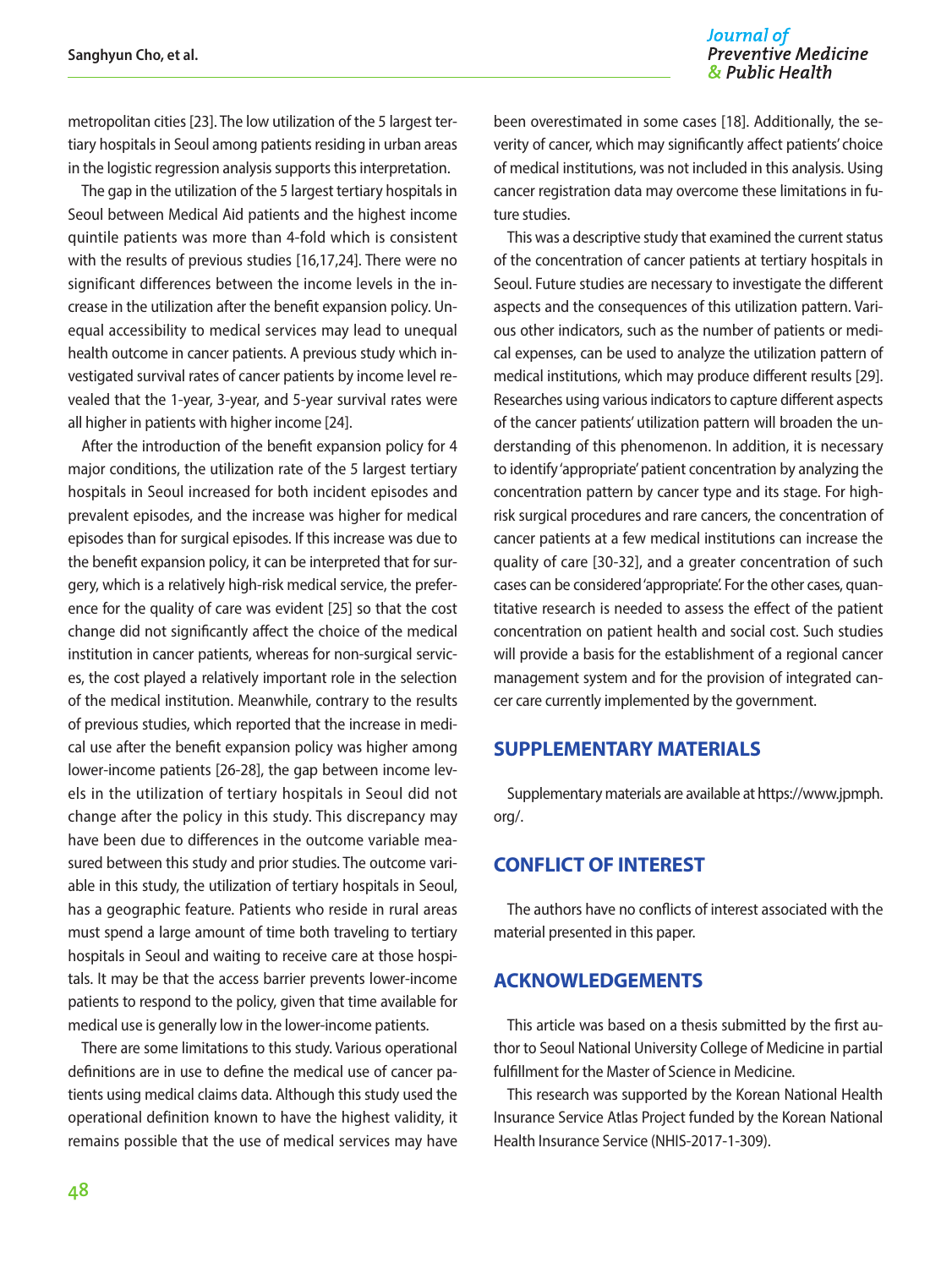## **ORCID**

Sanghyun Cho *https://orcid.org/0000-0002-2081-1076* Youngs Chang *https://orcid.org/0000-0003-4722-6894* Yoon Kim *https://orcid.org/0000-0001-7257-1679*

## **REFERENCES**

- 1. Health Insurance Policy Research Institute. Analysis of medical utilization pattern by region using health insurance claims data: focusing on cancer [cited 2018 Dec 15]. Available from: http:// lib.nhis.or.kr/search/detail/CATXAZ000000002560 (Korean).
- 2. Korea Institute for Health and Social Affair. Improving the sustainability of healthcare delivery in line with NHI coverage enhancement [cited 2018 Dec 15]. Available from: https://www. kihasa.re.kr/common/filedown.do?seq=16546 (Korean).
- 3. Kang HJ. Policy direction for decreasing the concentration of patients to extra-large hospitals. Health Welf Policy Forum 2014;(210):65-76 (Korean).
- 4. Dranove D, Satterthwaite MA. Monopolistic competition when price and quality are imperfectly observable. RAND J Econ 1992; 23(4):518-534.
- 5. Mooney C, Zwanziger J, Phibbs CS, Schmitt S. Is travel distance a barrier to veterans' use of VA hospitals for medical surgical care? Soc Sci Med 2000;50(12):1743-1755.
- 6. Nemet GF, Bailey AJ. Distance and health care utilization among the rural elderly. Soc Sci Med 2000;50(9):1197-1208.
- 7. Siciliani L, Hurst J. Tackling excessive waiting times for elective surgery: a comparative analysis of policies in 12 OECD countries. Health Policy 2005;72(2):201-215.
- 8. King M, Jones L, Richardson A, Murad S, Irving A, Aslett H, et al. The relationship between patients' experiences of continuity of cancer care and health outcomes: a mixed methods study. Br J Cancer 2008;98(3):529-536.
- 9. Shin DW, Cho J, Kim SY, Guallar E, Hwang SS, Cho B, et al. Delay to curative surgery greater than 12 weeks is associated with increased mortality in patients with colorectal and breast cancer but not lung or thyroid cancer. Ann Surg Oncol 2013; 20(8):2468-2476.
- 10. Yun YH, Kim YA, Min YH, Park S, Won YJ, Kim DY, et al. The influence of hospital volume and surgical treatment delay on long-term survival after cancer surgery. Ann Oncol 2012;23(10): 2731-2737.
- 11. Massarweh NN, Chiang YJ, Xing Y, Chang GJ, Haynes AB, You YN, et al. Association between travel distance and metastatic

disease at diagnosis among patients with colon cancer. J Clin Oncol 2014;32(9):942-948.

- 12. Health Insurance Policy Research Institute. Analysis of the social costs of major diseases for setting health care policy priorities [cited 2018 Dec 10]. Available from: [https://www.dbpia.](https://www.dbpia.co.kr/SKnowledge/ArticleDetail/NODE06281903) [co.kr/SKnowledge/ArticleDetail/NODE06281903](https://www.dbpia.co.kr/SKnowledge/ArticleDetail/NODE06281903) (Korean).
- 13. Kim KS. Polarization of cancer patient management. J Korean Med Assoc 2017;60(3):223-227 (Korean).
- 14. Park SK, Kim JE, Lee HJ, Kim YS, Lee YJ, Kim SM, et al. Nationwide survey on health and medical service. Cheongju: Korea Health Industry Development Institute; 2018 (Korean).
- 15. Moon YO, Park EC, Shin HR, Won YJ, Jung KW, Lee JH, et al. Regional variation in accessing regional hospitals for cancer patients. Korean J Epidemiol 2006;28(2):152-161 (Korean).
- 16. Park JH, Park EC, Ham MI, Park JH, Lee HY, Won YJ, et al. Study on inequalities in relation to accessibility of cancer patients by regions. Goyang: National Cancer Center; 2009, p. 16-43 (Korean).
- 17. Ministry of Health and Welfare. Inequality on medical service utilization among cancer patients across income groups [cited 2018 Dec 15]. Available from: [http://www.mohw.go.kr/react/al/](http://www.mohw.go.kr/react/al/sal0301vw.jsp?PAR_MENU_ID=04&MENU_ID=0403&page=653&CONT_SEQ=38789)  [sal0301vw.jsp?PAR\\_MENU\\_ID](http://www.mohw.go.kr/react/al/sal0301vw.jsp?PAR_MENU_ID=04&MENU_ID=0403&page=653&CONT_SEQ=38789)=04&MENU\_ID=0403&page= [653&CONT\\_SEQ](http://www.mohw.go.kr/react/al/sal0301vw.jsp?PAR_MENU_ID=04&MENU_ID=0403&page=653&CONT_SEQ=38789)=38789 (Korean).
- 18. National Health Insurance Service Ilsan Hospital Research Center. Study on the operational definition of diseases using health insurance claims data [cited 2018 Dec 20]. Available from: [http://www.alio.go.kr/informationResearchView.do?](http://www.alio.go.kr/informationResearchView.do?seq=2341987)  seq=[2341987](http://www.alio.go.kr/informationResearchView.do?seq=2341987) (Korean).
- 19. Health Insurance Review and Assessment Service. Study on the effect of benefit expansion policy [cited 2018 Dec 20]. Available from: [http://www.alio.go.kr/informationResearchView.](http://www.alio.go.kr/informationResearchView.do?seq=2384373)  do?seq=[2384373](http://www.alio.go.kr/informationResearchView.do?seq=2384373) (Korean).
- 20. Youn KI, Doh SR. An analysis of the diseases specific medical service organization selection factors of patients. Korea J Hosp Manag 2007;12(4):1-21 (Korean).
- 21. Chang DM. A study on utilization behavior of cancer patients. Korean J Public Health 1998;24(2):106-117 (Korean).
- 22. Smith KB, Humphreys JS, Wilson MG. Addressing the health disadvantage of rural populations: how does epidemiological evidence inform rural health policies and research? Aust J Rural Health 2008;16(2):56-66.
- 23. National Cancer Center. A study on mid-term assessment of designation and operational performance of the regional cancer centers in Korea [cited 2018 Dec 10]. Available from: [http://www.ndsl.kr/ndsl/search/detail/report/reportSearch](http://www.ndsl.kr/ndsl/search/detail/report/reportSearchResultDetail.do?cn=TRKO201700009041)